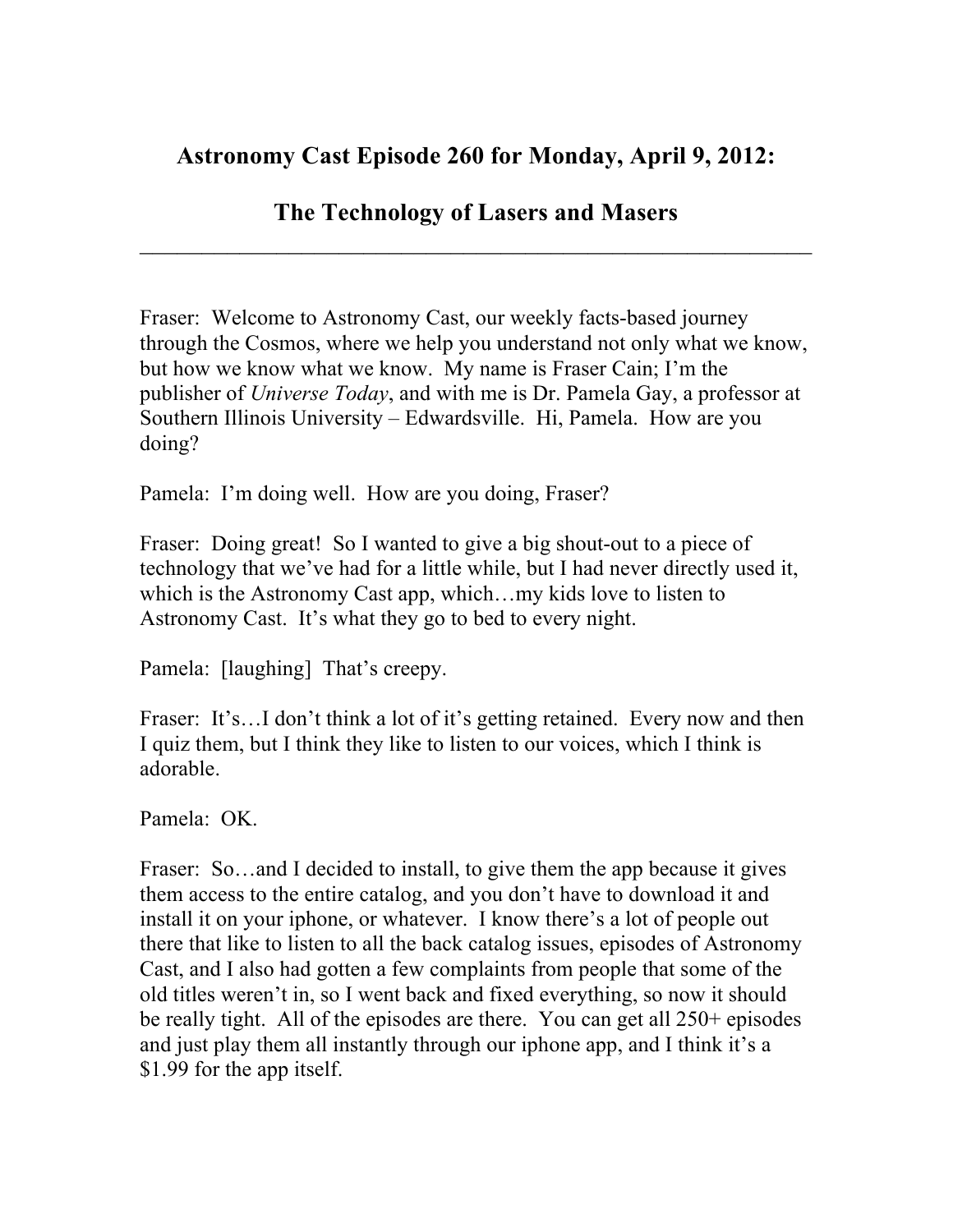Pamela: Yeah, it's something completely reasonable, and what you're paying for is someone other than us wrote the app.

Fraser: Yeah, that's exactly right, and... it's done through our audio/listening provider, but it's really convenient, and a really good way to get access to our entire library of episodes, and I highly recommend it, so do a search.

Pamela: Go download it.

Fraser: Yeah, do search on itunes for Astronomy Cast, and you should find our app and install it, and I think you'll like it. The only problem is that it never stops playing, so once you start it…sometimes I'll come in it's 4:00 in the morning the kids have had the thing going all night, burning through their batteries.

Pamela: There's a solution for that. If you use…there's a timer on the clock (I do this all the time). I don't listen to Astronomy Cast like this, but I do this for other things all the time. I'm not that creepy. But if you use the timer on your clock setting on your iphone, set it to "20 minutes turn off itunes," it will also turn off apps like ours, or audible.com's app, or the public radio player, or all these other players that are out there that allow you to listen to droning voices as you go to sleep.

## [advertisement]

Fraser: So just when you think you understand it, light will do some amazing things. Just look at the discovery of lasers and their use in almost every technology you can think of -- from cutting, to transmitting information, to yes, astronomy. And nature has figured out its own version of technology called the maser, which has kept astronomers puzzled and excited for years. So I guess this week we're going to talk about the actual underlying technology, just to help people understand the physics of how lasers and masers work, and then we thought next week we'd actually go into its applications in astronomy. So I really resisted the urge to talk about sharks and lasers.

Pamela: So did I! We're both horrible humans!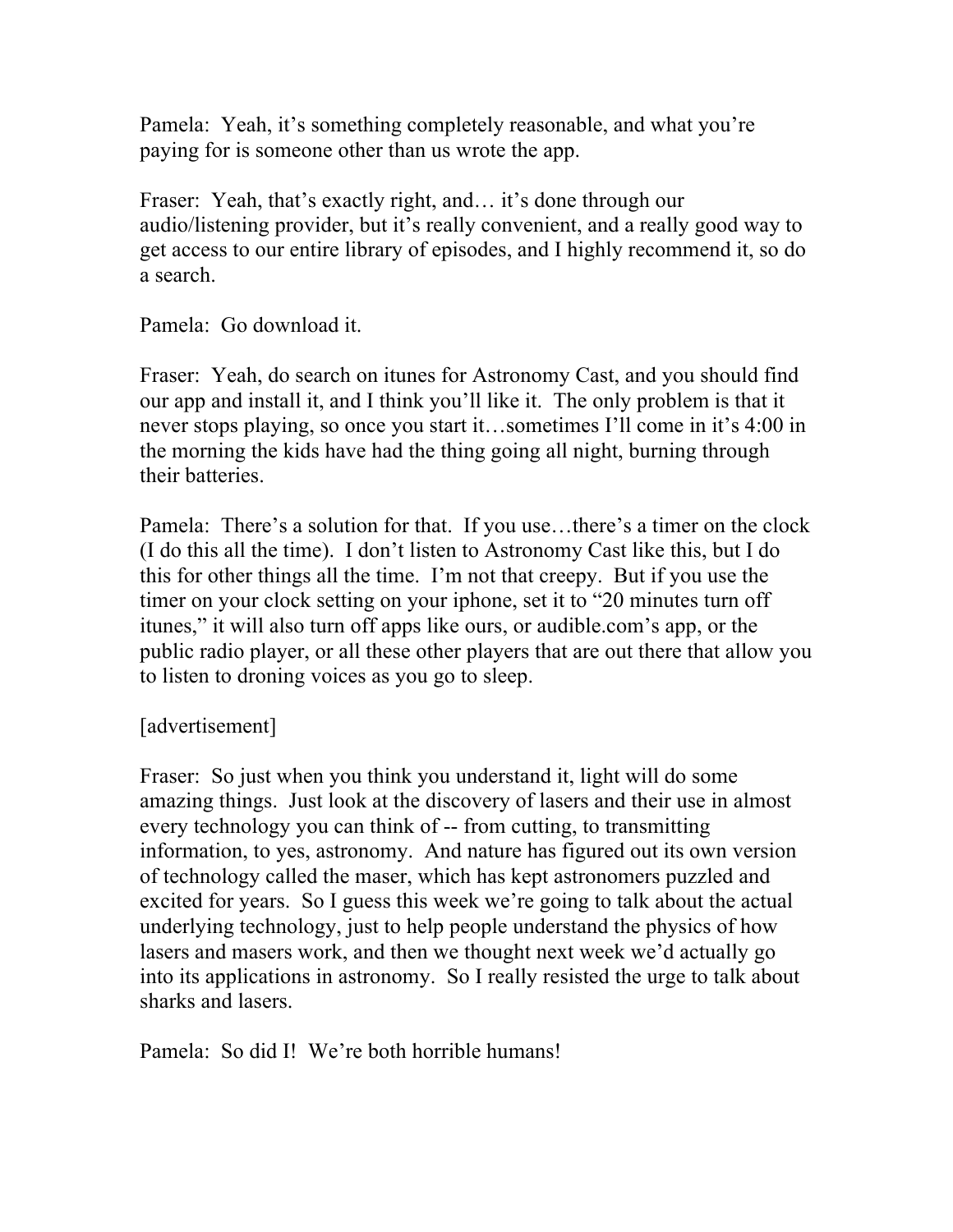Fraser: No, no, no. We just can't go that way. So then, let's talk about lasers…so what exactly is a laser?

Pamela: It is…and laser technically is only optical light, but we're going to, throughout this episode, end up interchanging using optical light, using infrared light, and all of these things. What we're talking about is a process by which light is amplified, so laser is a light amplification process, which means you start with one photon and you end up with a whole lot more than that one. So the whole acronym is Light Amplification by Stimulated Emission of Radiation, which sounds like you're doing something really dirty, and really it's not. So to break down all of these separate words, let's start with the stimulated emission. Stimulated emission means that you have in your atom…normally your electrons like to hang out at the low-energy levels, but if you get them excited, they'll jump up into higher energy levels, and stimulated emission means you have an electron hanging out at that higher energy level, along comes a photon and it interacts with that atom, and if the photon has the exact same energy as the transition of that electron from the lower to the higher energy level, for a lot of complicated quantum mechanical reasons, that fact that that interceding photon and that existing energy jumper exactly the same will cause the electron to spontaneously jump from the higher level to the lower level, and sympathetically give off a photon of the color of the original photon that's in the exact same phase, and so you end up with coherent light as a result of one photon triggering the emission of a second photon.

Fraser: Right, and I understand this part that essentially you're getting more of the same flavor of photon. You're going to get the right wavelength and you're going to get a very…and then so these photons are going to come pouring out in the exact same color, right?

Pamela: Right, so you have radiation initially – that's your incoming photon, that's causing stimulated emission between those two different energy levels, and the light amplification part means you start with one and you end up with two coming off on the other side.

Fraser: And now, radiation sounds scary.

Pamela: No. So, light is radiation.

Fraser: Right.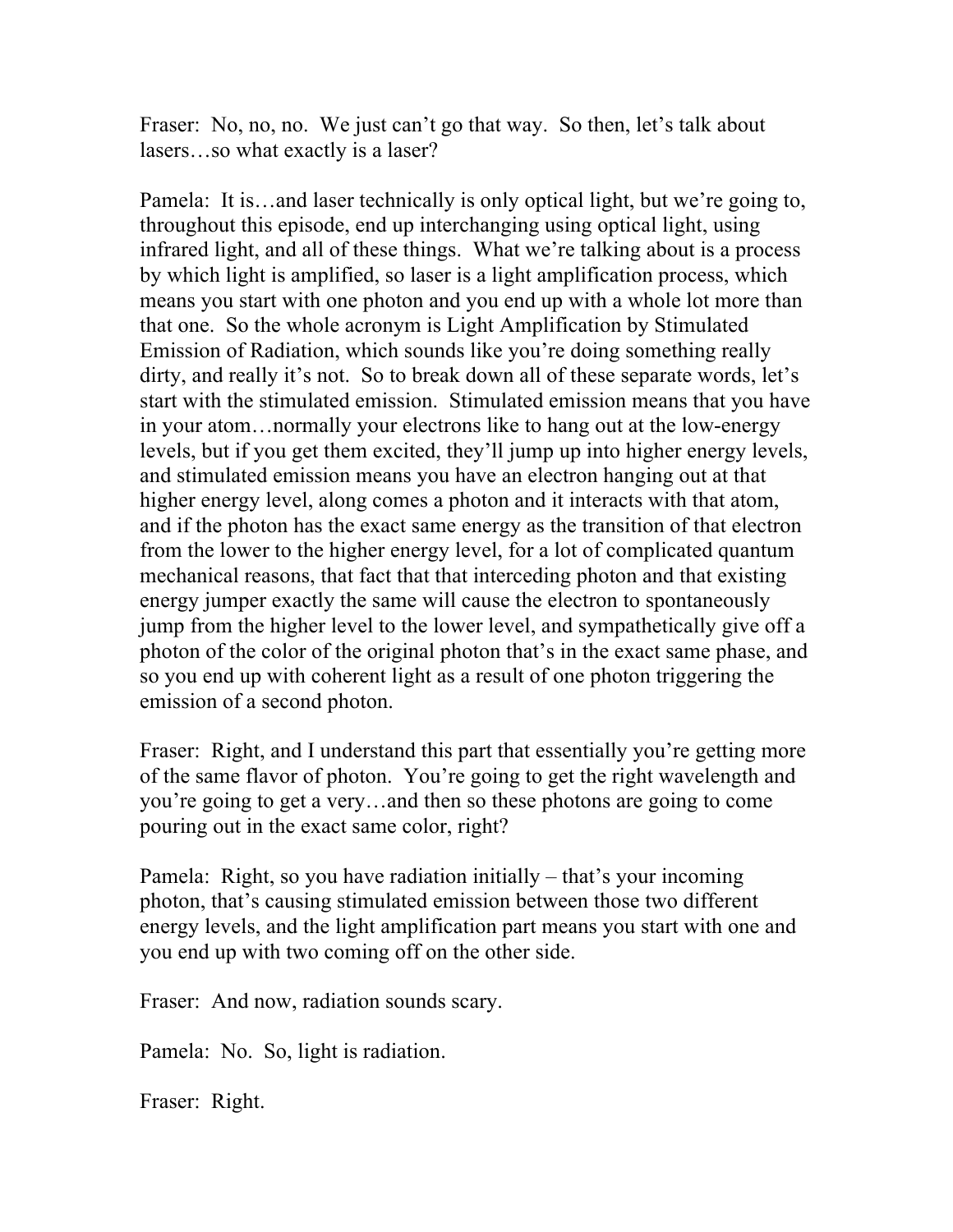Pamela: "Radiation" is the most abused word in science in a lot ways – that and "theory." Theory gets it even harder than radiation…but if I shine a flashlight on you, I'm radiating you.

Fraser: ... with visible light.

Pamela: …with visible light, which doesn't hurt you unless it's really intense.

Fraser: Really intense light... right, OK, so you are radiating, and then you are…then you're emitting photons kind of like copies of that first photon.

Pamela: Exactly, and so the actual hard part about this is electrons don't like to hang out in that higher energy level, so most of the time we don't end up with lasers. So the fact that there is light coming out of a light bulb in my ceiling is not causing stimulated emission all over this room. The gas in this room is not lasing me on a day-to-day basis; otherwise, life would be difficult. So in order to get lasing to occur, or masering activity to occur, the physics is the same no matter what the color of the light coming out of the system is. You have to somehow get what's called a population inversion. This means that you have more electrons hanging out in this higher energy level than in the lower energy level they'd like to be in. Otherwise, what's going to happen is you have an excited one up here, it collapses down, gives off a photon, that photon doesn't go very far before it hits another electron in the lower energy level and jumps back up, and you simply have absorption and emission processes going on. If, in fact, you have more electrons in the lower energy level than the higher energy level, you're actually going to end up absorbing the light at the end of the day. So the only way to end up with extra light coming out than you had going in is to start out with more of the electrons excited than not, and that's not a normal situation.

Fraser: But I think that explains the, I guess, the color of the laser, but what explains the shape? I mean, when you fire a laser beam it has very significant, you know, very straight shot that it takes. So what's going on there?

Pamela: That has to do with the mechanics of how they build the system. So the easiest example is the pulsed ruby laser, and this was one of the first lasers ever built. And so, basically, you take a synthetic ruby core, wrap it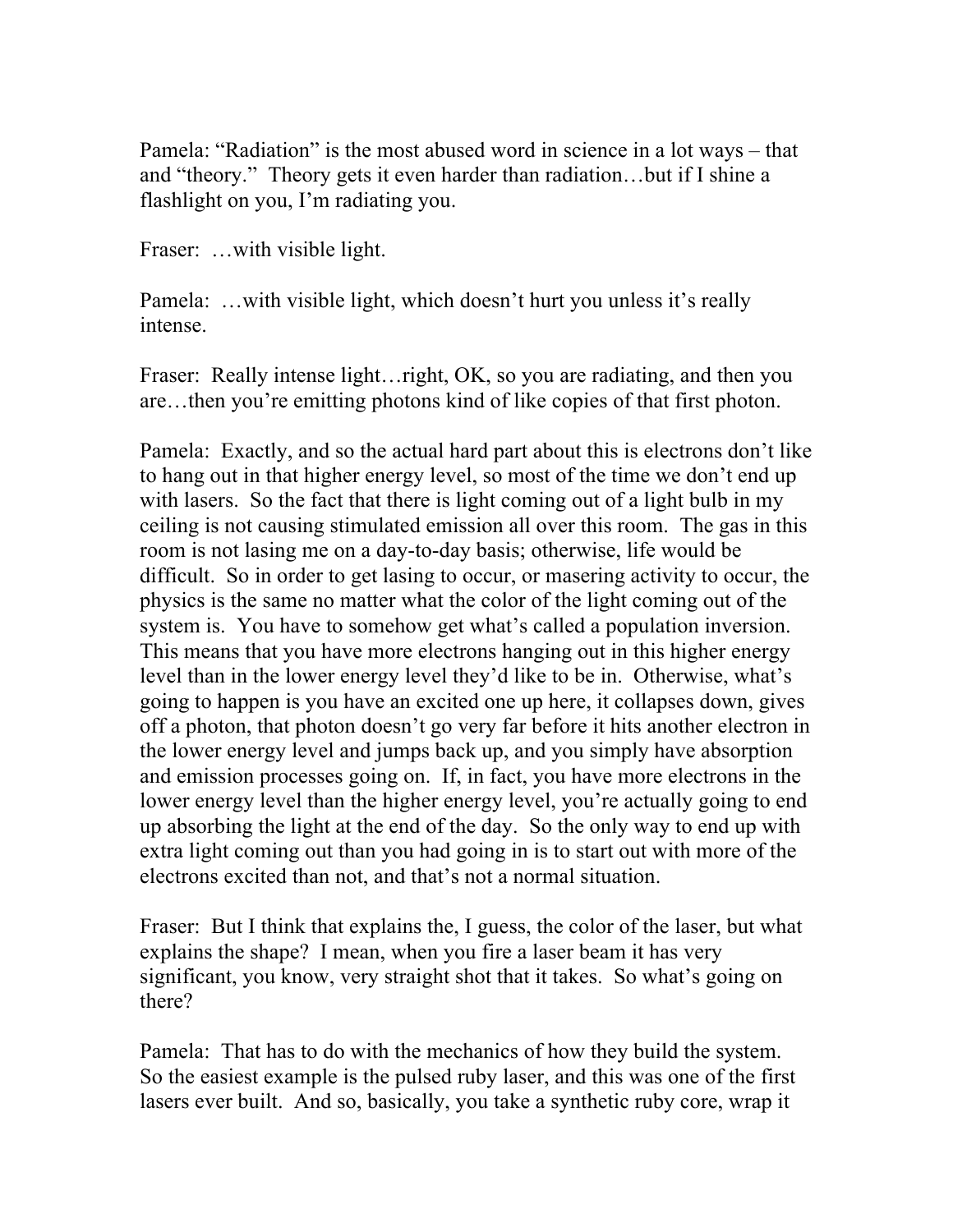with a mirror, put a mirror on one end of it, so you have this ruby cylinder, wrap mirror around the long part of the cylinder, put mirror on the end of the cylinder, and put partial mirror on the other end of the cylinder. And what ends up happening is you end up getting a stimulated emission going in all sorts of different directions, but the only time the stimulated emission is allowed to escape is when it goes out the one end that isn't a pure mirror, and the rest of the time it's triggering more and more and more of these transitions to take place, so what ends up happening in one of these ruby lasers is they wrap it (so think one-way mirror), so they wrap the laser in the mirror, and then wrap the mirror in laser with a light source that flashes. When the light source flashes into the ruby crystal, electrons jump to higher energy levels. They're now in that higher energy level, and when one starts jumping, it causes all the rest to start jumping, and so this is what stimulates the emission.

Fraser: But they can only escape in that one direction that you haven't wrapped.

Pamela: Right, so that simply becomes a geometry problem.

Fraser: Right. OK, so it's not like a function of the way a laser works just in general, so if you hadn't wrapped the laser in this mirror, would you just be getting this color light going out in all directions?

Pamela: Kind of. Now, the trick that isn't having to do with the fact that you wrapped the sucker in a mirror is the fact that the light is coherent. This means that one photon's wave lines up with the next photon's wave, lines up with the next photon's wave, and so the light interferes coherently. This coherence is actually triggered from the fact that each of the stimulated photons picks up the phase of the photon that's stimulating it, so that stimulated, in-phase, coherent light part -- that has to do with the fact that it's a laser, and not the fact that you shaped the beam coming out. This is why flashlights, which also have mirrors, are never going to be the same thing as lasers.

Fraser: Right, and also, they're just not giving out the same...they're giving out light in all colors, not in that one….

Pamela: Right, right, well, you can have a diode flashlight, and a diode flashlight is all one color of light if it's well made, but the light is not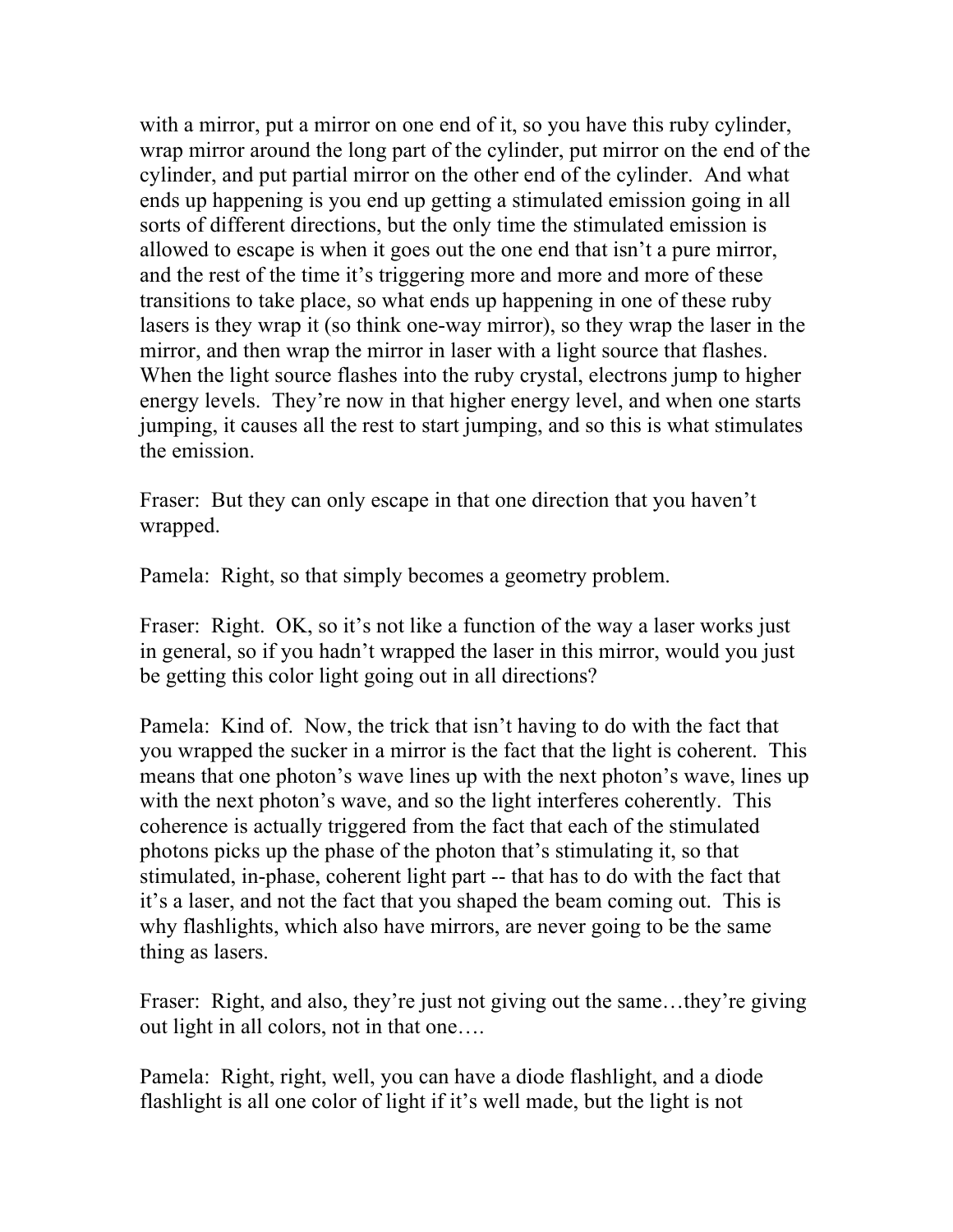coherent – this is the special thing about lasers is if you could stop all the photons and somehow actually see the wave (and you can't do this - quantum doesn't let you)…but you can measure the interactions, and when you do this you find that all of the maxima of the waves, and all the minima of the waves are politely lined up in a coherent way that allows you to interfere the light with one another. You take a diode flashlight, stick it through a spectrograph, you're going to see that it's all nice, basically one color, just like lasers are all basically one color, but even though you have that one color, the photons are all scattered all over the place in terms of how the maxima and minima are lined up, so it's incoherent light.

Fraser: Right, OK...and so where did the discovery of lasers come from? And I know that masers plays into this, right?

Pamela: Well, it's a long and storied history, that it's interesting, if you start poking around the internet trying to figure out the history, you can see national biases in who wrote what when, and the Wikipedia article, in particular, shows definite national biases. So the idea for a laser can actually be tracked back, like many other things, to Einstein, who basically started to understand that stimulated emission could occur. This idea that you have an excited electron, a photon comes along at the energy of the gap between that electron and its next energy level, this triggers a coherent photon coming off -- he was the person who first figured that out. And it wasn't until almost 40 years later that various scientists working on a number of different projects started to figure out how to make this happen in a laboratory, and what's kind of interesting is the first group to do this -- it was a trio of fellows: Townes, Bosov, and Prokhorov (and I'm sorry for the deadly pronunciation on that one). They were working on trying to stimulate emission in molecules, and they'd spent a bunch of money on it, and there was a bunch of people complaining, and I'm looking at the numbers, and I can't take my eyes off of them because it's so funny how the scale of things have changed. So working back in 1954, there was a group of people who were trying to close down the research because they'd spent SO much money: \$30,000!

Fraser: Oh, no!

Pamela: They'd spent SO much money!

Fraser: How could they spend that much money discovering lasers!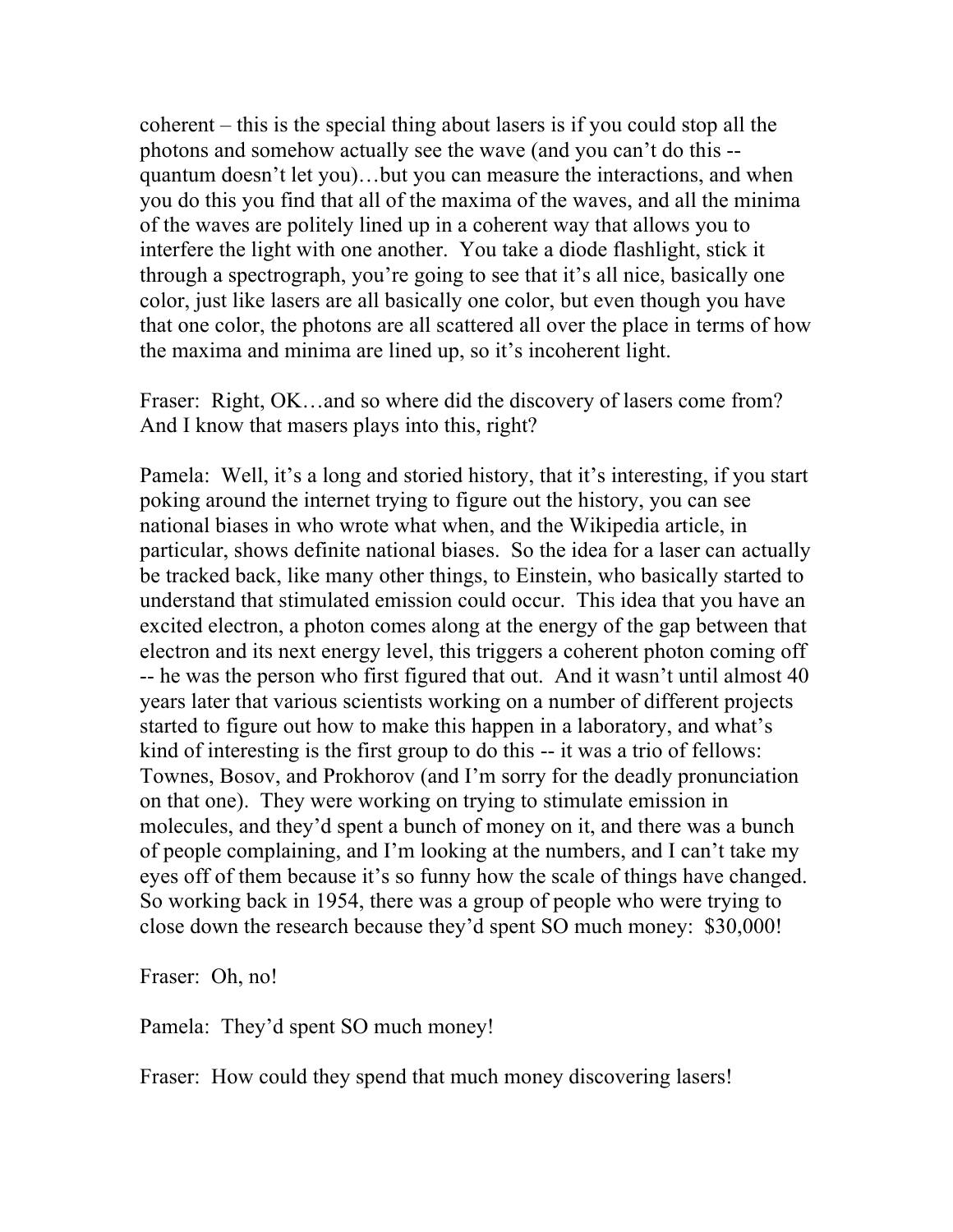Pamela: I know! I know! And everyone just saw this as a horrible waste: "What was the purpose?!" And so when they finally got a working apparatus they called it a MASER: the Microwave Amplification by Stimulated Emission of Radiation – MASER device. But the folks who were mocking them, who didn't see a purpose for this said that MASER actually meant Means of Acquiring Support for Expensive Research, and I just love the way scientists find to mock each other. We're not a friendly, work-and-play-well-with-others profession all of the time. But this initial work in 1954 was really what started it all, and like so many other things in science, it's so much easier to work in the longer wavelengths (in this case, the infrared and microwave wavelengths), and over time, scientists were able to figure out how to build things that extended to shorter and shorter wavelengths. So, started with them, then moved on from there, and it was only after that 1954 discovery that we were able to finally start picking up… and despite all the demeaning that these guys got, they went on to get the Nobel prize for their research, so I think in the end they got their comeuppance. They got mocked, they got ridiculed, they got a Nobel prize. I call that a good day.

Fraser: See if you can work the Nobel prize into the acronym for laser somehow.

Pamela: But it was just a year later, in 1965, that the first natural maser (and we'll be talking about this more in the next episode), the first natural maser was found in the Orion nebula, and since then people have been steadily working to try and get better and better at building masers and lasers. So it's been a long process, but from that '54 maser to '60 optical to '65 Orion nebula, we've been steadily making progress on developing these things one at a time.

Fraser: And so, you know, I've got a laser in the house that we play around with sometimes, very carefully  $-$  it's very dangerous and terrifying actually, but I guess, what is the technological advances that have gone from that original microwave? I mean, now we're at what petawatt lasers; I mean, the technology has gotten pretty amazing. What are the technological advances that have brought lasers forward?

Pamela: Well, we've been working to try and figure out what are the different ways to create an environment where a stimulated emission can take place without having to put too much different energy into the system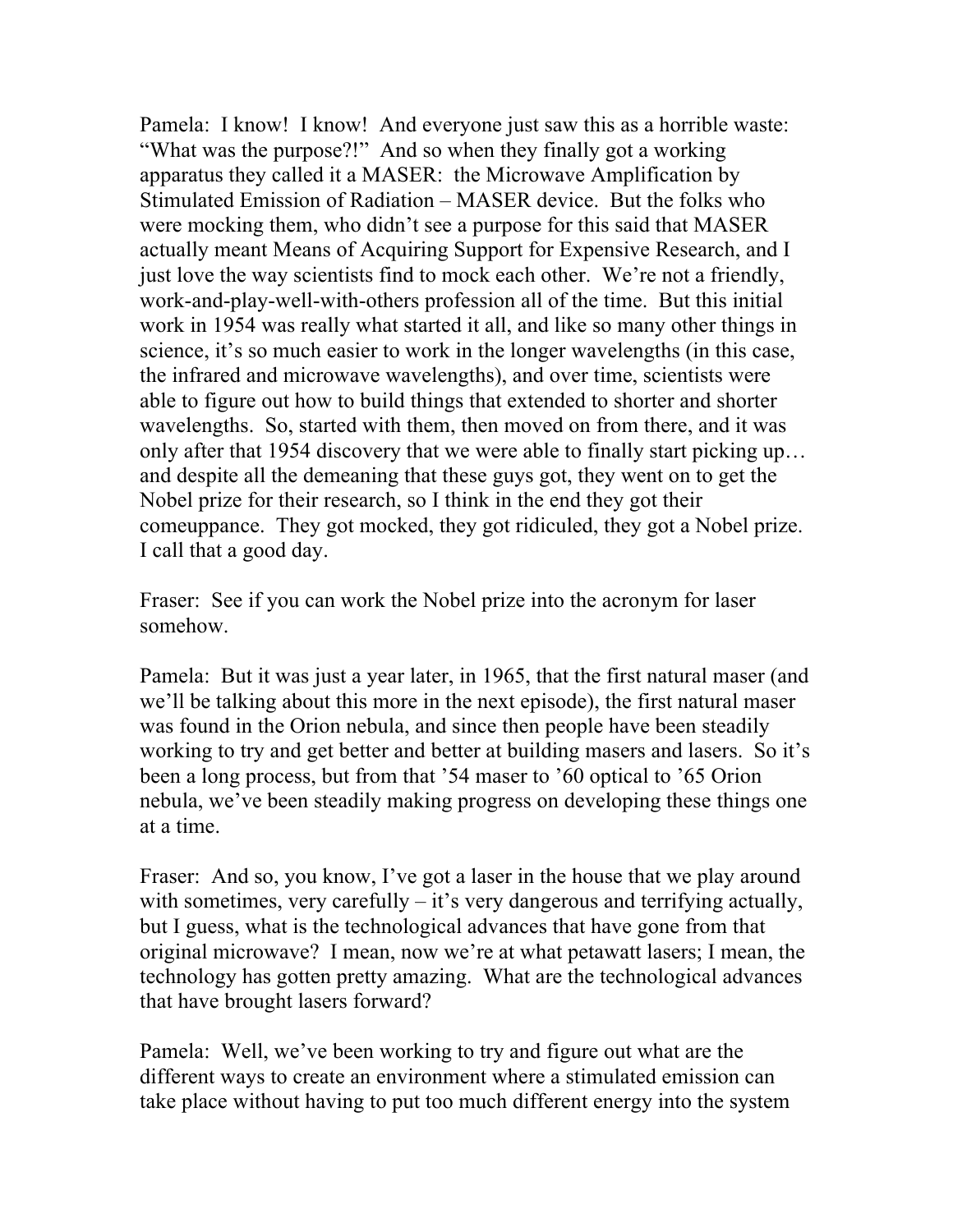because, I mean, this is an energy-intense process, and the energy put into a laser is not all going to come back out as the laser beam, so what we actually have to do quite often is not just bump those electrons up one energy level to create this population of electrons ready to cascade down and stimulate an emission. Well, what actually ends up happening is you have to pump energy into the system to jump the electrons up *more* than one energy level. They get up into this higher, unstable energy level, and then drop down into a lower, semi-stable energy level, where they're happy to hang out until that photon comes along and stimulates emission. And what we've been figuring out are what are the most efficient transitions. How do we manufacture gases, dyes, crystals – all these different substances that are capable of being maintained at that higher energy level? How do we build things that are stable so that we're not breaking our crystals? It's mostly been just technological revisions over the time and trying to figure out the material science of building purer and purer materials that get us to the different types of transitions that we want to get to.

Fraser: But essentially there are these perfect transition points where you both can get energy in and the way the photons come back out, and I guess if you don't hit that transition perfectly, you're going to be, like, wasting energy and heat and things like that?

Pamela: Well, it's more a matter of trying to do things so that you're not spending too much time pumping. This is something that can only be done in a system that's not an equilibrium. If you have a gas that's happily hanging in equilibrium, it's always going to have more electrons in lower energy levels than higher energy levels, so you have to constantly be pumping this system with energy to get things higher up. Now, if I'm in a system where I'm pumping things up and they immediately cascade back down, that's ineffective because something might naturally cascade down to a lower energy level before that photon can come along and stimulate emission. So when a system that's stable enough at that higher energy level that it has a chance to be stimulated before it naturally collapses to a lower level…so it's a matter of we have to figure out how do you get electrons into those semi-stable places waiting for the stimulated emission, then once they're there, you have to figure out how do you build the system so that everything's nicely and politely focused, and how do you not melt things in the process and so that they're not melting, not blowing up -- these are all the same sorts of problems in some ways as you're building faster and faster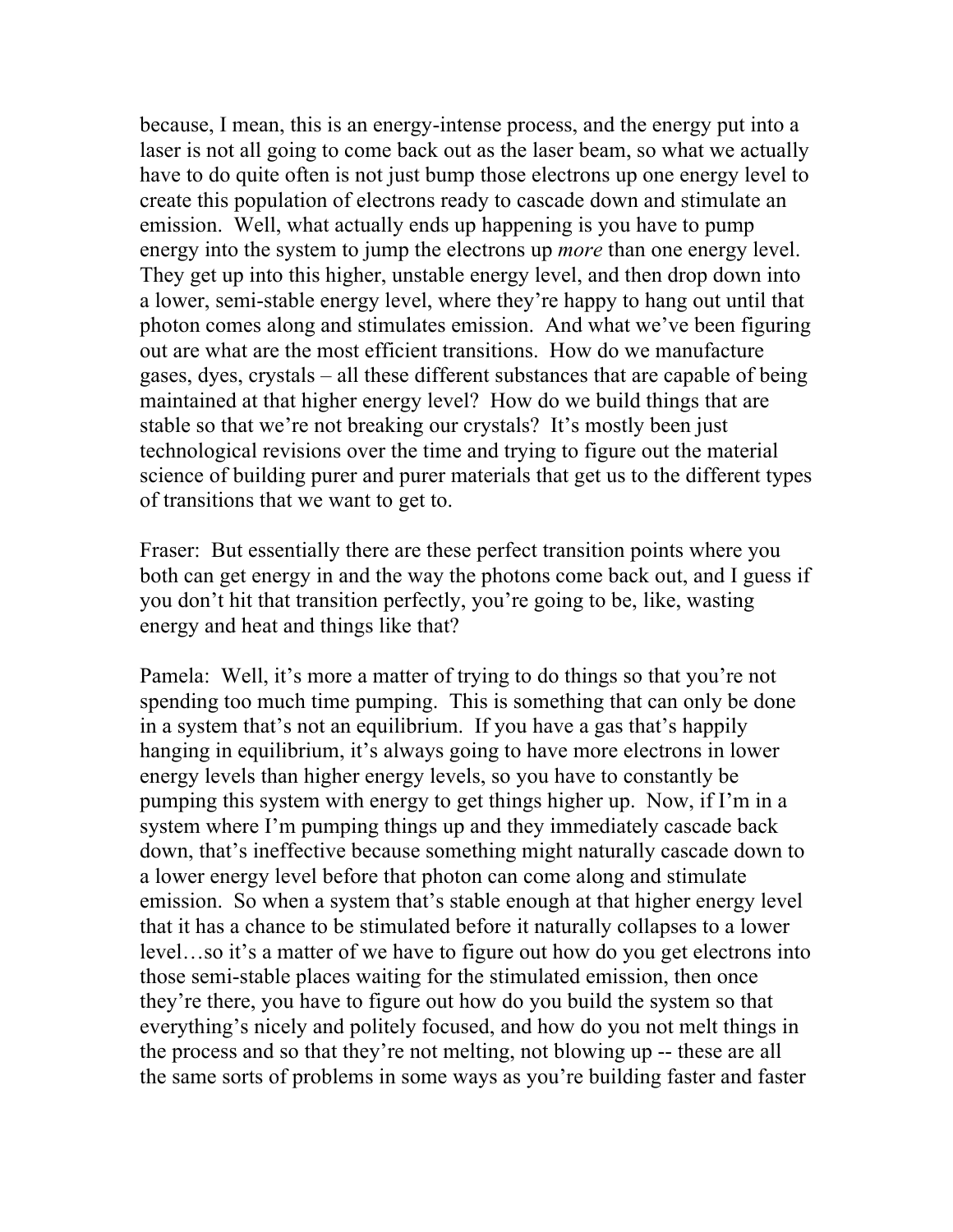processors. These are hot systems that have to be maintained very precisely, and if they're not, they melt. That's bad.

Fraser: And so what are the limits, then? I mean, if we're just looking at anywhere along the electromagnetic spectrum, could you make…I mean, a maserism is a microwave, right? Could you go to longer wavelengths? Could you make a maser out the longest wavelengths of radio light?

Pamela: Well, so there it becomes a problem of long wavelengths, particularly long wavelengths. It gets kind of hard to contain that in a cavity where they resonate nicely, so the containment vessels that you're using to build your lasers in are actually related to the color of light that you're using, and as the radio gets too long. So if you start looking at the longest imaginable colors of radio -- yet you could, but would you want to because you're starting to get into big systems? And then on the short wavelength, you start running to different sorts of…that gets really hard to contain issues for building the resonant cavities.

Fraser: Well, I know you can purchase blue…I've got a green laser, and I'm sure most people have had red lasers. I mean, my kids Nerf guns have a red laser on them, but and you can buy blue lasers, and I think you can even buy violet lasers now, which aren't terrifying.

Pamela: It's really kind of amazing. Scientists are slowly discovering that if you try hard enough, you can make almost anything undergo stimulated emission, make almost anything "las," and this means that if we work hard enough and are willing to throw out enough energy, we can create just about any color just by using the correct materials to find those transitions that get just the color that we're looking for to be emitted. Now, it does start to run into matters of you can do something and have a "wussy" laser fairly easily, but as you want to focus the laser better, as you want to get higher power energies, it gets more difficult.

Fraser: Are there ultraviolet lasers?

Pamela: Yeah. It's just a matter of finding the right materials, and so there you start looking at things that are doped with a variety of different metals, you're looking at rare earth substances. We've built lasers that go all the way out to 120-ish nanometers, so yeah, we're getting out into ultraviolet - no big deal, we get out into 1-millimeter wavelengths -- no big deal. Well, it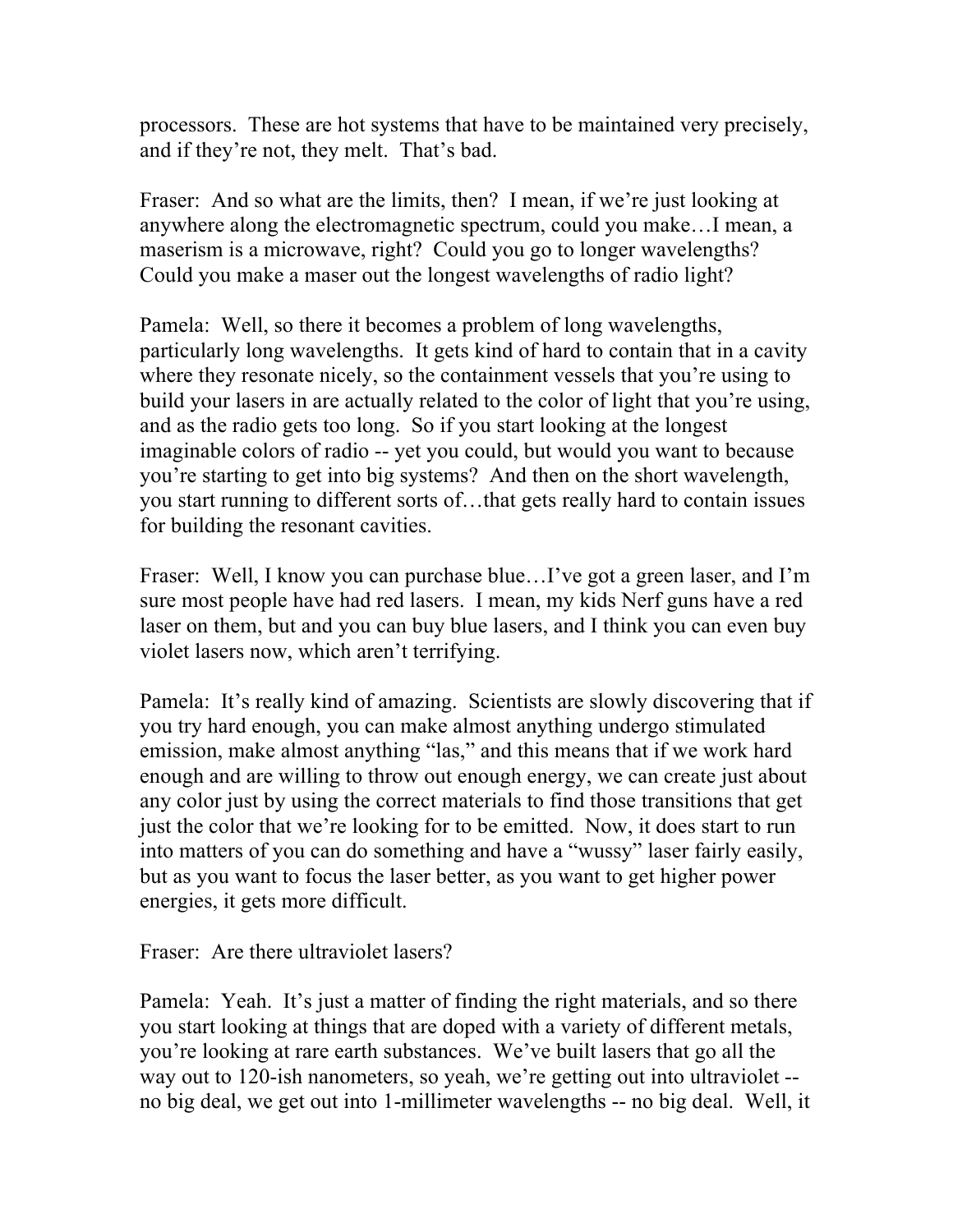is a big deal, but we can do it. That's what's so awesome is we have the technology to span from the mid-ultraviolet out to the far infrared in laser light nowadays.

Fraser: And theoretically, then, you can go into x-rays.

Pamela: That starts to get into containment issues, so here it's how do you build a resonating container that allows the pulse, or the pumping energy in, but doesn't let the x-rays back out. You also…you're trying to get things to go to a higher energy level to start with, and x-rays are already pretty high up, so you're looking at most things are going to start ionizing there, so xrays becomes technologically extraordinarily challenging. This isn't to say it's impossible. It's just sort of to say, "Yeah, that gets really difficult. We haven't got there yet."

Fraser: Now, why would we want to use different wavelengths of laser light?

Pamela: Well, it all depends on what you're trying to do. There's all sorts of different applications for lasers from let's do something simple, like at the grocery store, scan that barcode with the red light that's perfectly safe (sort of kind of) -- you still don't want to shine it in your eye. Anything that is more powerful than a tenth of a milliwatt is BAD, but for the most part, the reflected laser light of the beam on the grocery store thing is fairly safe. So that's a way of speeding out the check-out process. You scan the laser beam across it, you look at how the light is reflected back by the white and black bars, and suddenly your check-out clerk doesn't have carpal tunnel disease as bad as he or she might have a few years ago when they were typing all the numbers in by hand. Then with astronomical technology, we use lasers to actually ionize patches of gas in the upper atmosphere, so we need a color of light that is tuned to triggering those ionization processes, and then we focus our telescopes on that ionized pocket of gas, so that's a completely different color, completely different purpose. In medical lasers, they actually have lasers that are tuned to the point that they're able to eat away just fractions of a cell at a time, and in the process of doing this, they reshape the lens of your eye, which I think is a terrifying process, but people undergo this every day, every hour, all around the world, and for the most part, nothing bad happens.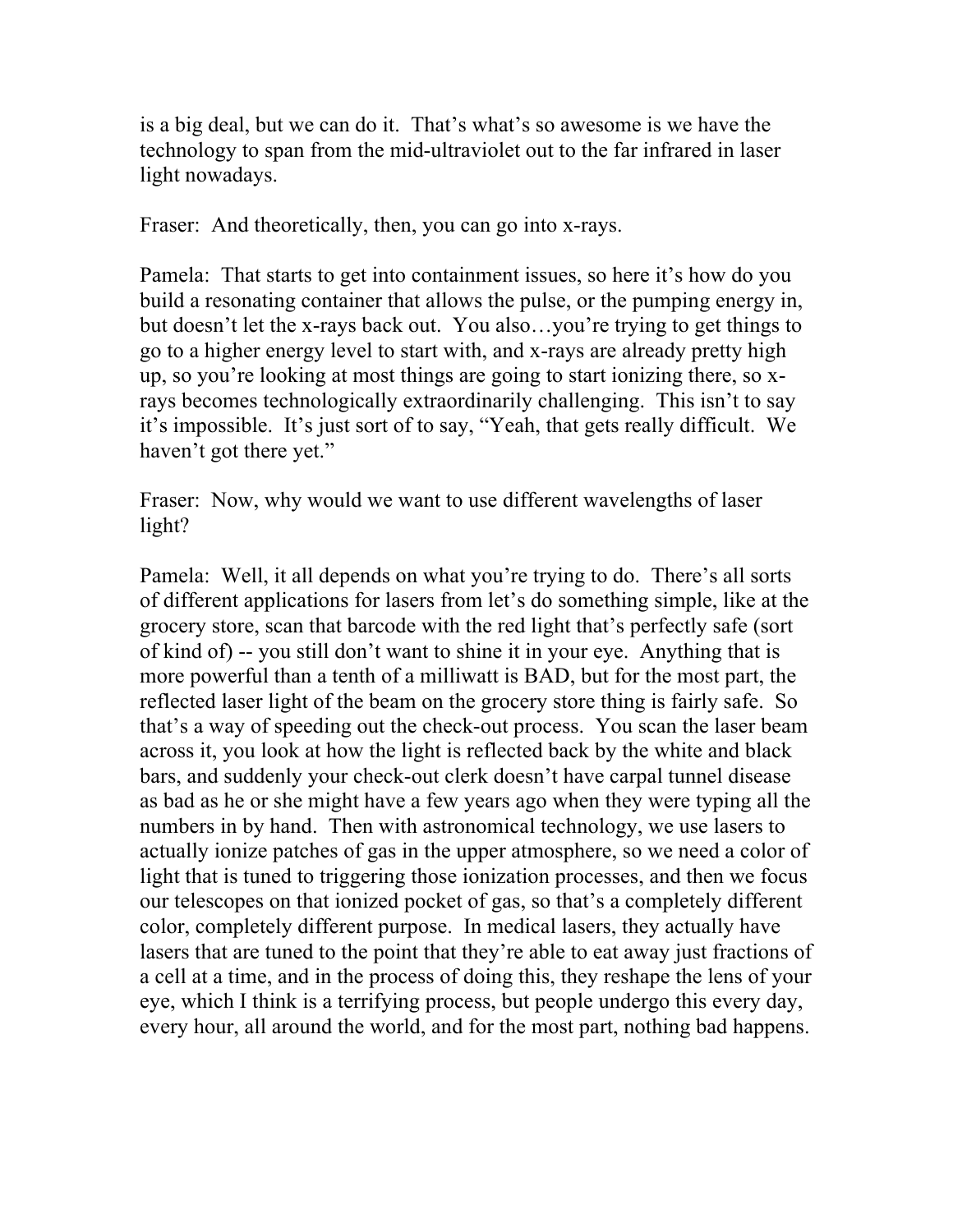Fraser: Right, so blue lasers are just an example where you're matching up the frequency of the laser with the density of the information that you're trying to read, right?

Pamela: Right, so when we go from using CDs to using DVDs to using Blurays -- in each of these instances we're using shorter and shorter wavelengths of light, and that in turn allows the bits of information to become smaller and smaller and smaller. The different wavelengths, they are also getting smaller, and so we're packing more stuff closer and closer together. It's also allowing multiple layers of materials to be used, and it starts getting to lots of complex materials, processes, and it just has to do with shorter wavelengths means things pack together closely.

Fraser: Right, but you can imagine that situation you mentioned earlier, right? You've got your great big barcode scanner, and you've got the laser slowly going across that barcode, and then it's reflecting light back to a sensor that's detecting the changes, and then, if you wanted to, you know, you're going to get those differences in brightness and dimness that's being detected, and so it's kind of the same thing with the way a laser is. It's shining a blue laser, shining on a very small…the pits on a blu-ray and you're getting these reflections back out.

Pamela: Yeah, it's exactly the same in this case where it's at hundreds of times a second going on-off-on-off-on-off as your CD spins, or as your CD or DVD or Blu-ray spins, and so you have very precise mechanics to figure out where they are on the CD, DVD, or Blu-ray, which is why they die so easily and violently.

Fraser: So what do you think are the future limits of laser technology? Where is this all going to go?

Pamela: I'm not sure that the limits can actually really be defined if we're allowing ourselves to pour in as much energy as we want. One of the most amazing things that's currently going on with laser technology is there's folks at a variety of different facilities, including the National Ignition Research Facility, trying to create fusion using lasers, so they're focusing lasers down to a single point on a glass bead that's doped with a variety of different materials, and trying to get fusion to take place in this glass bead when a pulsed lasers that's petawatts of power. So we're looking at all of the energy of New York City condensed down to a single point.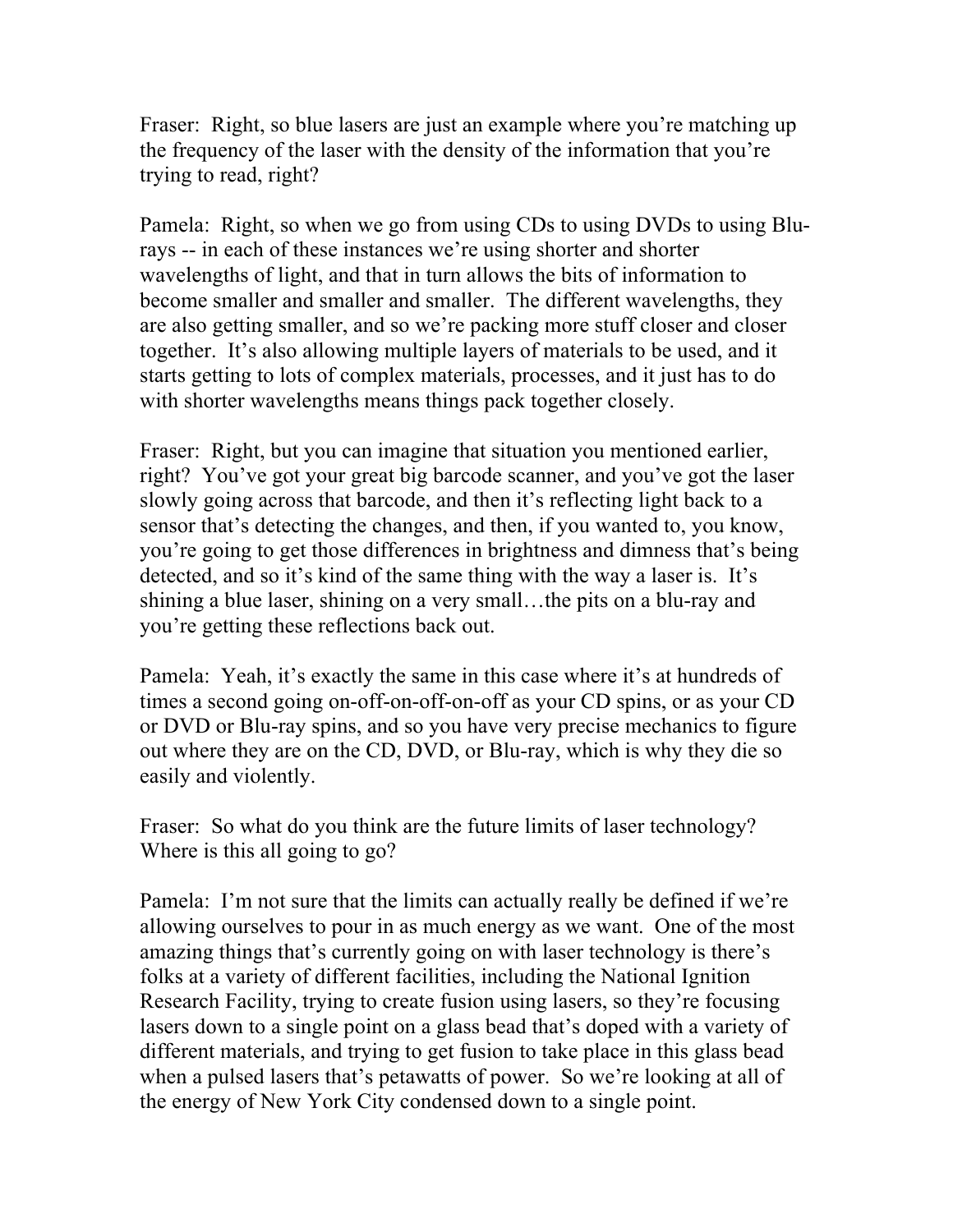Fraser: ... for a fraction of a second....

Pamela: It's kind of amazing! And these systems use capacitors that are so large that they're in special cooling material in Olympic-sized swimming pools. There are a variety of these places being built around the world -- and they're awesome! So here we're talking about lasers in places that you could have sharks swimming around the capacitors used for the lasers, except they'd all die when you fired the laser, so we won't actually do that.

Fraser: You somehow managed a way to sneak a "sharks and lasers" reference into this episode.

Pamela: [laughing] It was required.

Fraser: It was required. It was destiny. Cool! So I guess the last thing we want to talk about is lasers on spaceships shooting other spaceships in space in the far, far future.

Pamela: Well, it…yes. Yes, you can do it. There's actually folks working out at the NASA John Glenn Institute on lasers of destructive powers, so there's pictures you can find of lasers that have hit things and melted them and done bad things to them. There are people who are working on this, but it's huge amounts of energy! You're actually much better off with artillery,  $SO...$ 

Fraser: Right, throwing rocks at other spaceships.

Pamela: Yes, throwing rocks, at the end of the day, is the best way to get the most bang for your input energy.

Fraser: There was a classic quote – and, I'm sorry I'm going to mangle it because I don't have it, sort of, in my brain, but essentially it was like back in the 1980s when they were working out the Star Wars technology, and one of the directions that went down was to figure out if they could come up with laser weapons to actually shoot down missiles, and at one point, you know, I forget the total amount of energy that would be required would be like 10 to the power of 20, or something like that joules of energy to do it, and they had been able to push lasers to the point that they were 10 to the